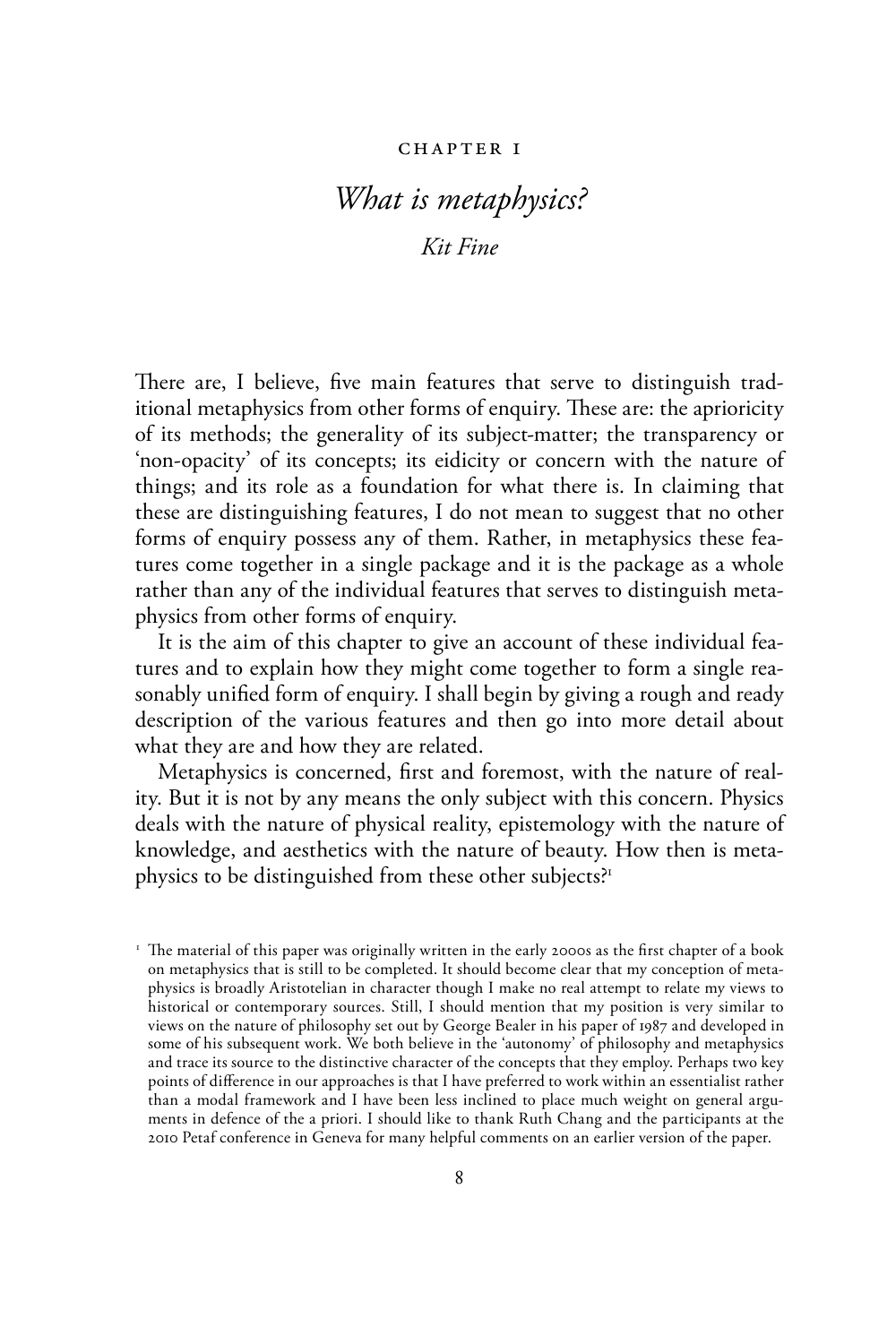It is distinguished, in part, from physics and other branches of science by the a priori character of its methods. The claims of science rest on observation; the claims of metaphysics do not, except perhaps incidentally. Its findings issue from the study rather than from the laboratory.

 Some philosophers have thought that the distinction between the a priori and the a posteriori is not absolute but one of degree. I am not of their view. But philosophers of this persuasion would presumably be happy to take metaphysics to be relatively a priori to the same degree, and perhaps in much the same way, as logic or pure mathematics . And with this qualification in place, a large part, though not all, of what I want to say will still go through.

 Metaphysics is also distinguished from other branches of philosophy, not by the aprioricity of its methods but by the generality of its concerns. Other branches of philosophy deal with this or that aspect of reality – with justice and well-being, for example, or with feeling and thought. Metaphysics, on the other hand, deals with the most general traits of reality – with value, say, or mind.

The concepts of metaphysics are also distinguished by their transparency. Roughly speaking, a concept is transparent if there is no significant gap between the concept and what it is a concept of. Thus there *is* a significant gap between the concept *water* and the substance H<sub>2</sub>O of which it is a concept but *no* significant gap between the concept *identity* and the identity relation of which it is a concept. The thought then is that the concepts of metaphysics are more akin to the concept of *identity* than that of *water* .

 Metaphysics as so characterized might be a somewhat anemic discipline – there might be very little for it to do. But it has also been thought that metaphysics might play an important foundational role. It is not merely one form of enquiry among others but one that is capable of providing some kind of basis or underpinning for other forms of enquiry. In some sense that remains to be determined, claims from these other forms of enquiry have a basis in the claims of metaphysics.

Let us now discuss each of these features in turn.

## 1.1 FOUNDATIONAL AIMS OF METAPHYSICS

There are perhaps two principal ways in which metaphysics might serve as a foundation. One, which has received considerable attention of late, is as a foundation for the whole of reality. Some facts are more fundamental or 'real' than others; and metaphysics, on this conception, attempts to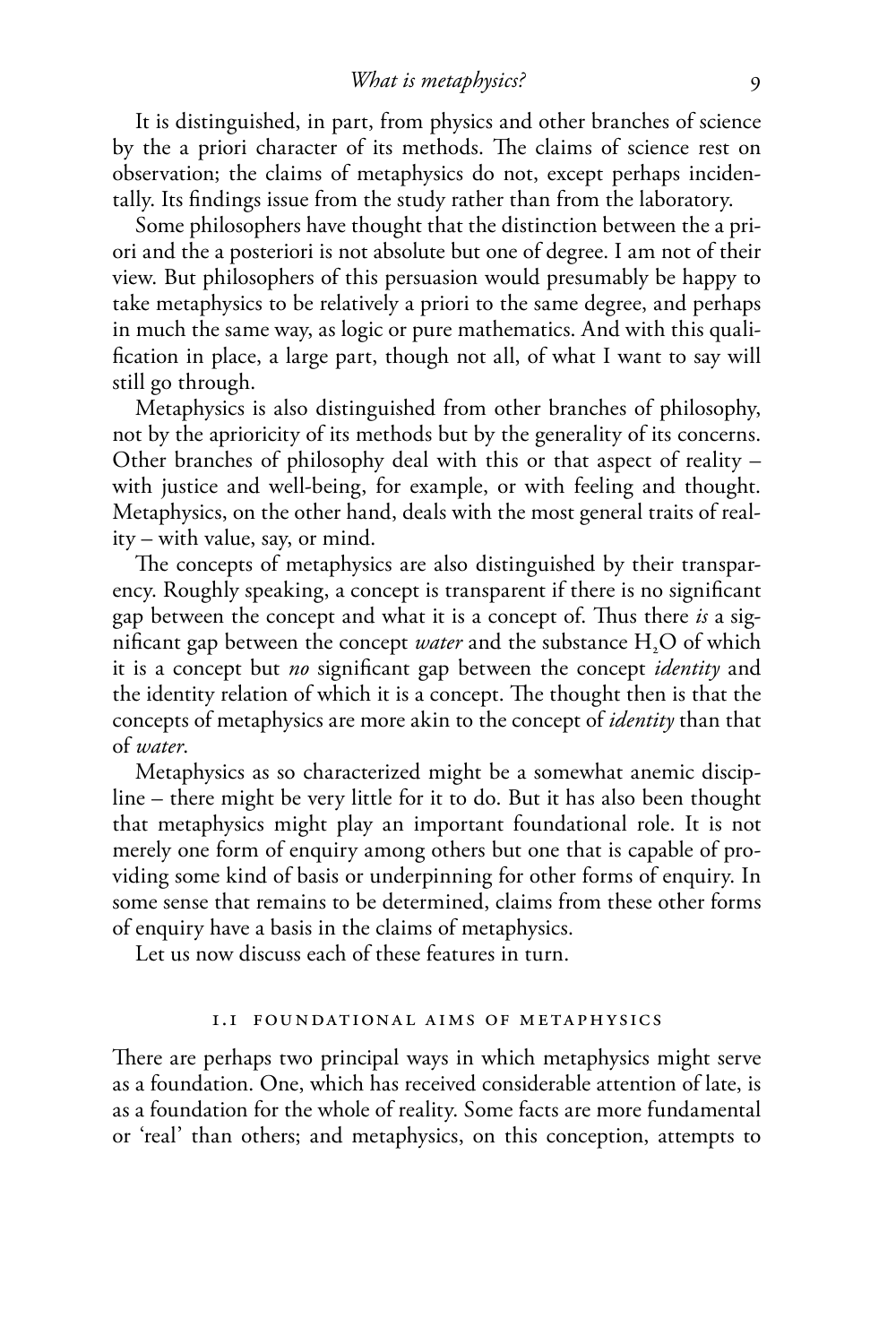characterize the most fundamental facts which are the 'ground' for the other facts or from which they somehow derive. It is important to appreciate that metaphysics, on this conception, will not be interested in stating the fundamental facts – the physical facts, say, on a physicalist view or the mental facts on an idealist view – but in stating that they are the fundamental facts. Its concern will be in the foundational relationships and not in the fundamental facts as such.

 But important as this conception of metaphysics may be, there is, it seems to me, another conception that is even more central to our understanding of what metaphysics is and that would remain even if the other foundational project that is centred on the notion of ground were to be abandoned. Metaphysics, on this alternative conception, serves as a foundation, not for reality as such, but for the *nature* of reality. It provides us with the most basic account, not of things – of *how* they are – but of the nature of things – of *what* they are.<sup>2</sup>

 In order to understand this conception better, we need to get clearer on the *relata* , on what is a foundation for what, and on the *relation* , in what way the one relatum is a foundation for the other. As a step towards answering the first question, let us distinguish between two different ways in which a statement might be said to concern the nature of reality. It might, on the one hand, be a statement like:

Water is  $H<sub>2</sub>O$ ,

 which describes the nature of water but involves no reference, either explicit or implicit, to the nature of water; or it might be a statement like:

```
Water is by its nature H<sub>2</sub>O,
```
 which does involve a reference, either explicit or implicit, to the nature of water. Let us call a statement that is concerned with the nature of reality *eidictic* , from the Greek word *eidos* for form; and let us call statements of the former sort eidictic *as to status* and those of the latter sort eidictic *as to content*. We shall take a broad view of the latter – not only will they include such statements as that water is by its nature  $H<sub>2</sub>O$ , but also such statements as that if water is  $H<sub>2</sub>O$  then it is by its nature  $H<sub>2</sub>O$ . As long as there is *some* reference to nature, the statement will count as eidictic as to content.

<sup>&</sup>lt;sup>2</sup> I have discussed the ground-theoretic approach to metaphysics in 'The Question of Realism' (Fine 2001) and the essentialist approach in 'Essence and Modality' (Fine 1994). There is an interesting question of their relationship which I shall not discuss.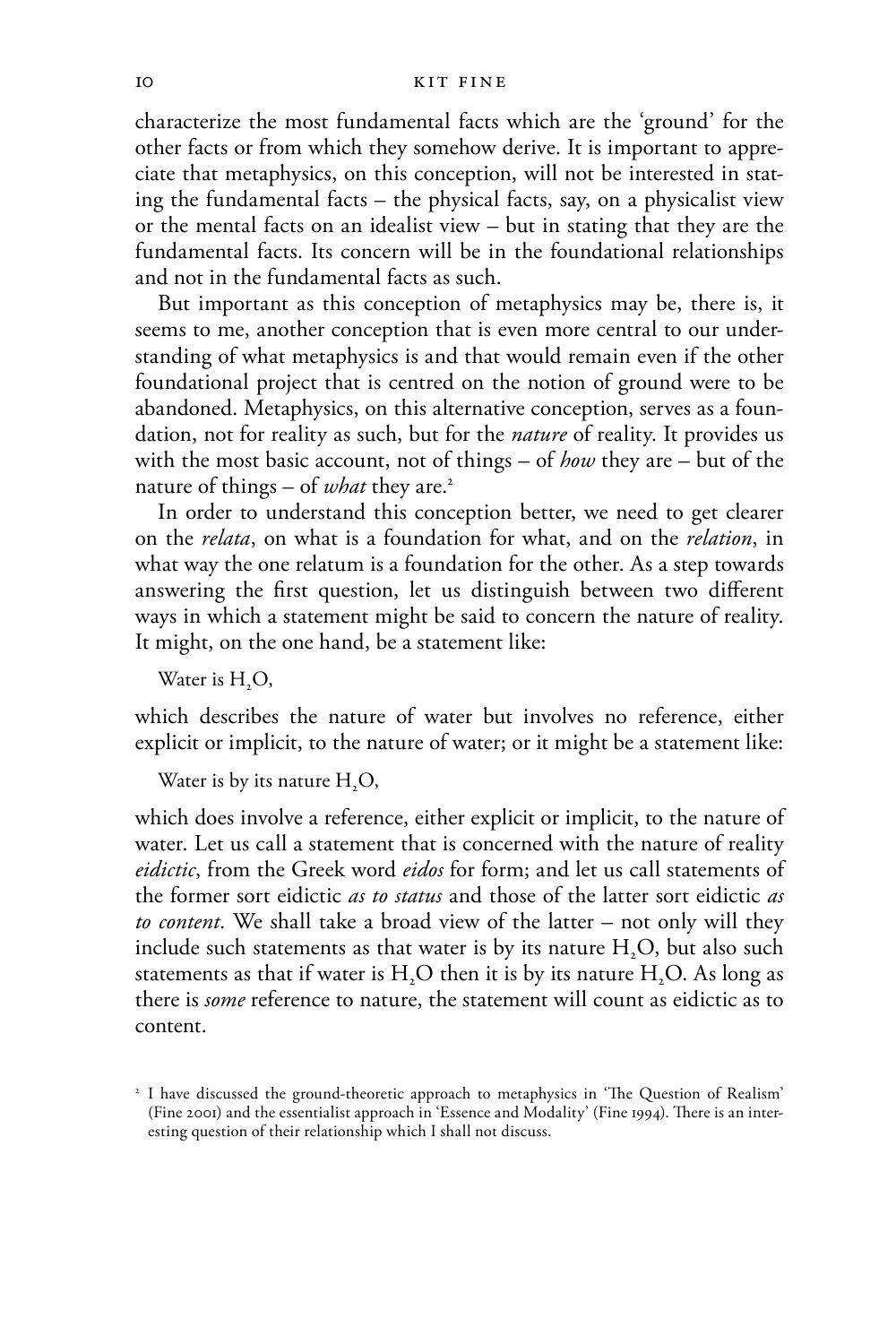What I have in mind by way of an answer to the first question, concerning the relata, is that metaphysics should attempt to provide a foundation *for* all truths eidictic as to content; and what then *provides* the foundation are the metaphysical truths that are eidictic as to content, along with the possible addition of other 'auxiliary' truths that are not eidictic as to content. Thus given the non-eidictic truths, the eidictic truths of metaphysics will provide a foundation for all other eidictic truths. Note that, in contrast to the previous foundational project, it is the fundamental facts themselves, rather than the foundational relationships, that are properly taken to belong to the province of metaphysics.

 A minimal answer to the second question, concerning the relation, is that the metaphysical eidictic truths (along with the auxiliary non-eidictic truths) should provide a *logical* basis for the other eidictic truths; the latter should follow logically from the former. One might want to insist, of course, on something more than a logical basis; it might be required, for example, that the eidictic truths of metaphysics should provide some kind of explanation for the other eidictic truths. But the notion of explanation here is somewhat obscure; and my suspicion is that, for all practical purposes, it will be sufficient to insist upon a logical basis – that anyone who succeeds in finding a logical basis will also succeed in finding an explanation in so far as an explanation can be found. Thus again, in contrast to the previous case, there is no need, in making sense of the foundational enterprise, to appeal to a distinctive form of explanation or 'ground '.

 Part of what has made the idea of an a priori foundation for eidictic truth seem so attractive is the thought that there should be a priori bridge principles connecting the non-eidictic facts to the eidictic truths. Consider, for example, the earlier claim that water is by its nature  $H<sub>2</sub>O$ . This is an eidictic claim that does not belong to metaphysics, both because it is not a priori and because it is not sufficiently general. However, it might be taken to be a consequence of the following two claims:

Any substance with a given composition is by its nature of that composition;

Water is a substance whose composition is  $H<sub>2</sub>O$ .

The first of these is a statement of metaphysics, while the second is noneidictic (as to content). And it might be thought that, in a similar way, any eidictic truth could be 'factored out' into a purely metaphysical component, on the one hand, and a purely non-eidictic component, on the other.<sup>3</sup>

 3 It has been supposed in the same way that all necessary truths might have their source in a priori necessary laws or that all moral truths might have their source in a priori moral principles.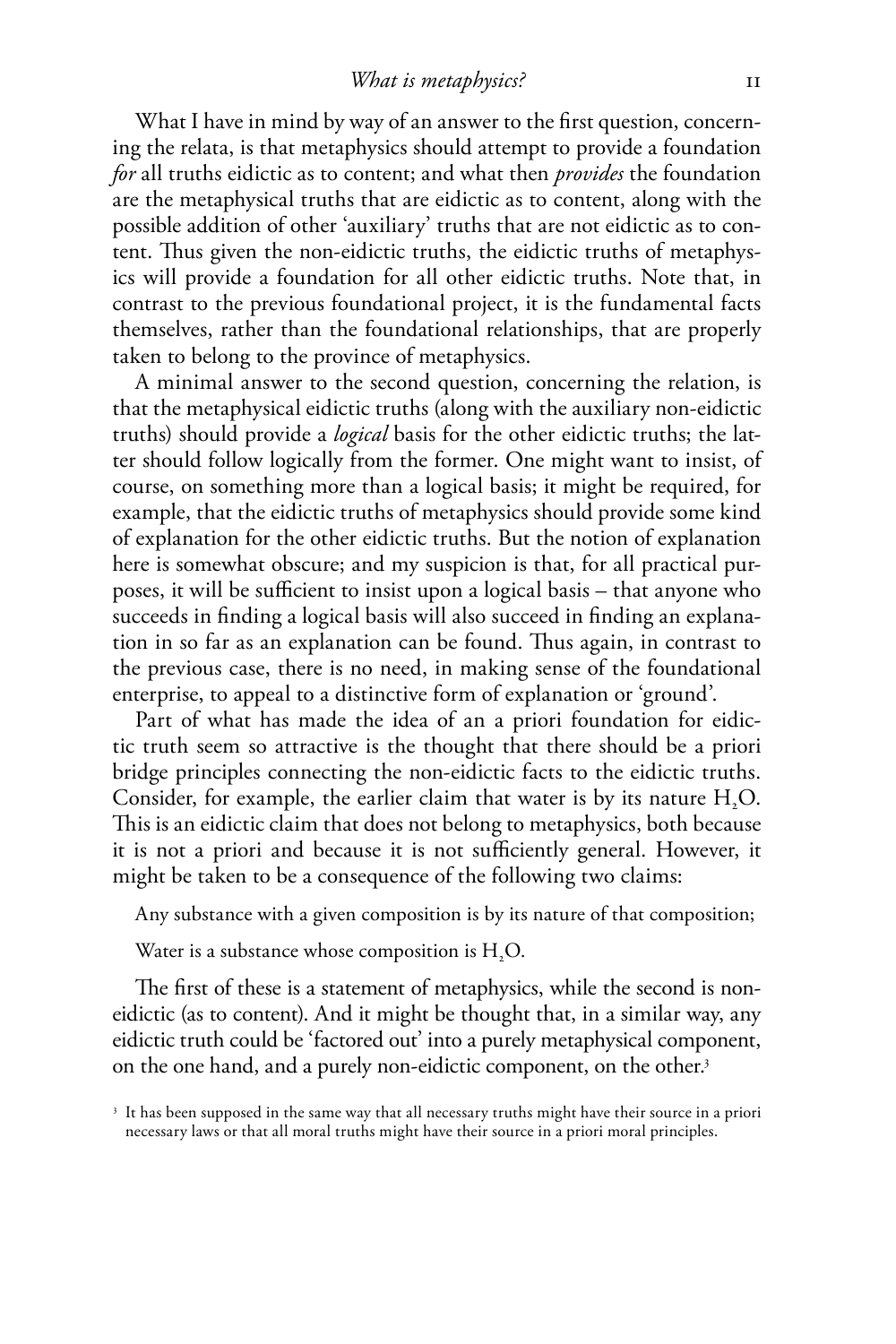Unfortunately, the above example is by no means typical and other cases are far less tractable. How, for example, are we to 'factor out' the claim that an electron by its nature has a negative charge? One might propose a factoring along the following lines:

Electrons have a negative charge;

If electrons have a negative charge then they have negative charge by their very nature,

where the first statement is non-eidictic (as to content) and the second is to be eidictic and a priori. However, it is far from clear that the second statement *is* a priori, for it is not true, in general, that something with a negative charge has a negative charge by its very nature and so why, in particular, should this be an a priori truth concerning electrons? Perhaps there is some ingenious argument that the claim is a priori in the case of electrons. But still, cases such as these make it far more difficult to see how factoring might always be achieved.

In the light of such difficulties, we might think of dividing our grand foundational aim into two more modest aims. The first is to provide a basis for the a posteriori eidictic truths (such as that water is by its nature  $H<sub>2</sub>O$  within the realm of the a priori. Thus ultimately the nature of things will be seen to have an a priori source (such as that water is by its nature  $H$ ,  $O$  if it is  $H$ ,  $O$ ). The second is to provide a basis for all a priori eidictic truths within the realm of metaphysics. Thus ultimately the a priori nature of things will be seen to have a metaphysical source.

 Consider, for example, the a priori eidictic claim that red and green are by their nature incompatible. This is not itself a claim of metaphysics, since it is lacking in the appropriate level of generality. But it may be derived from the following three claims:

- (1) red and green are two distinct determinates of the determinable color
- (2) distinct determinates of a determinable are incompatible
- (3) if distinct determinates of a determinable are incompatible then they are by their very natures incompatible

The first two are plausibly taken to be a priori and non-eidictic (as to content), while the third is plausibly taken to be an eidictic principle of metaphysics. Thus it appears that the same kind of 'factoring' that was used to span the a posteriori/a priori divide can also be used, within the realm of the a priori, to span the metaphysical/non-metaphysical divide.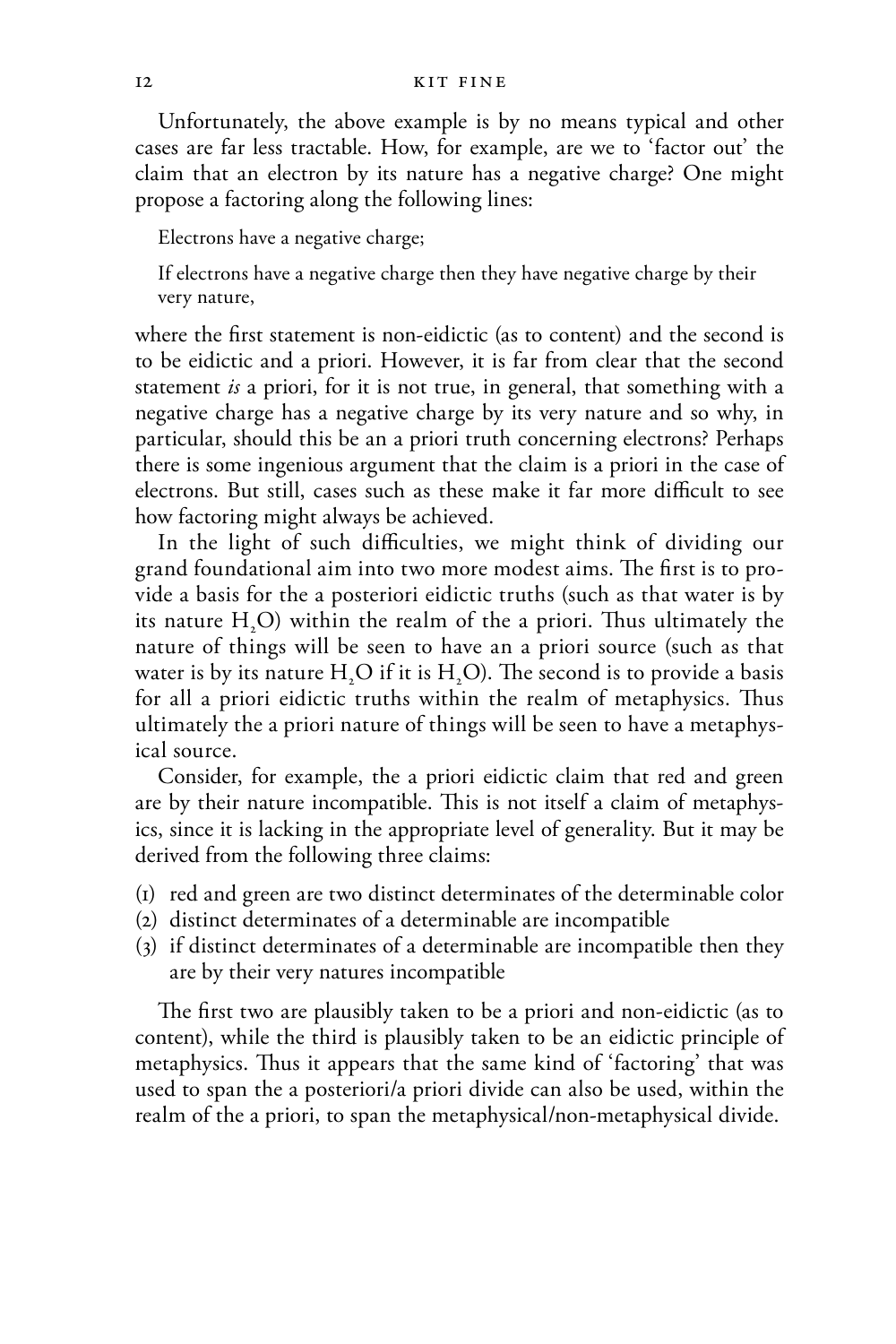*What is metaphysics?* 13

 My suspicion is that the second of the two more modest aims might be somewhat easier to achieve and, if this is so and some a posteriori eidictic truths resist 'apriorification', then there is something to be said for focusing more attention on the a priori realm. But even here there may be difficulties. Consider, for example, the claim that it lies in the nature of any set to have the members that it does. This is presumably an a priori eidictic claim that, on account of its lack of generality, does not belong to metaphysics. But just as in the electron case, it is somewhat hard to see how it might be derived from the more general eidictic claims of metaphysics (though my own view is that it can be so derived).

## 1.2 SUBJECT-MATTER

 Before considering the question of the subject-matter of metaphysics, let us make some general remarks on subject-matter. I feel that these remarks could be situated within an even more general study of the nature of different fields of enquiry and of how they are related to one another. But this is not an aspect of the question that I shall pursue.

Any field of enquiry deals with certain propositions, those that lie within its purview and whose truth it seeks to investigate.4 Thus mathematics deals with mathematical propositions, logic with logical propositions, and so on. We might call the set of propositions with which a field of enquiry deals its *domain of enquiry* (to be distinguished, of course, from its *domain of quantification*).

Any proposition has a certain *subject-matter*. Thus the proposition that Socrates is a philosopher has as its subject-matter the man Socrates and the property of being a philosopher. We construe the subject-matter broadly so that the proposition that Socrates is not a philosopher might also be taken to have the operation of negation as part of its subject-matter, but we do not construe it so broadly that the proposition that every philosopher is wise also has each individual philosopher as part of its subjectmatter, in addition to the property of being wise and the quantifier *every philosopher*. On a structural conception of propositions, we might take the subject-matter of a proposition to be constituted by the constituents from which it is formed, though it might also be possible to arrive at a conception of the subject-matter of propositions on a less refined conception of what they are.

<sup>&</sup>lt;sup>4</sup> My interest in what follows is in *pure* fields of enquiry, such as pure mathematics, and not in their application to other fields of enquiry.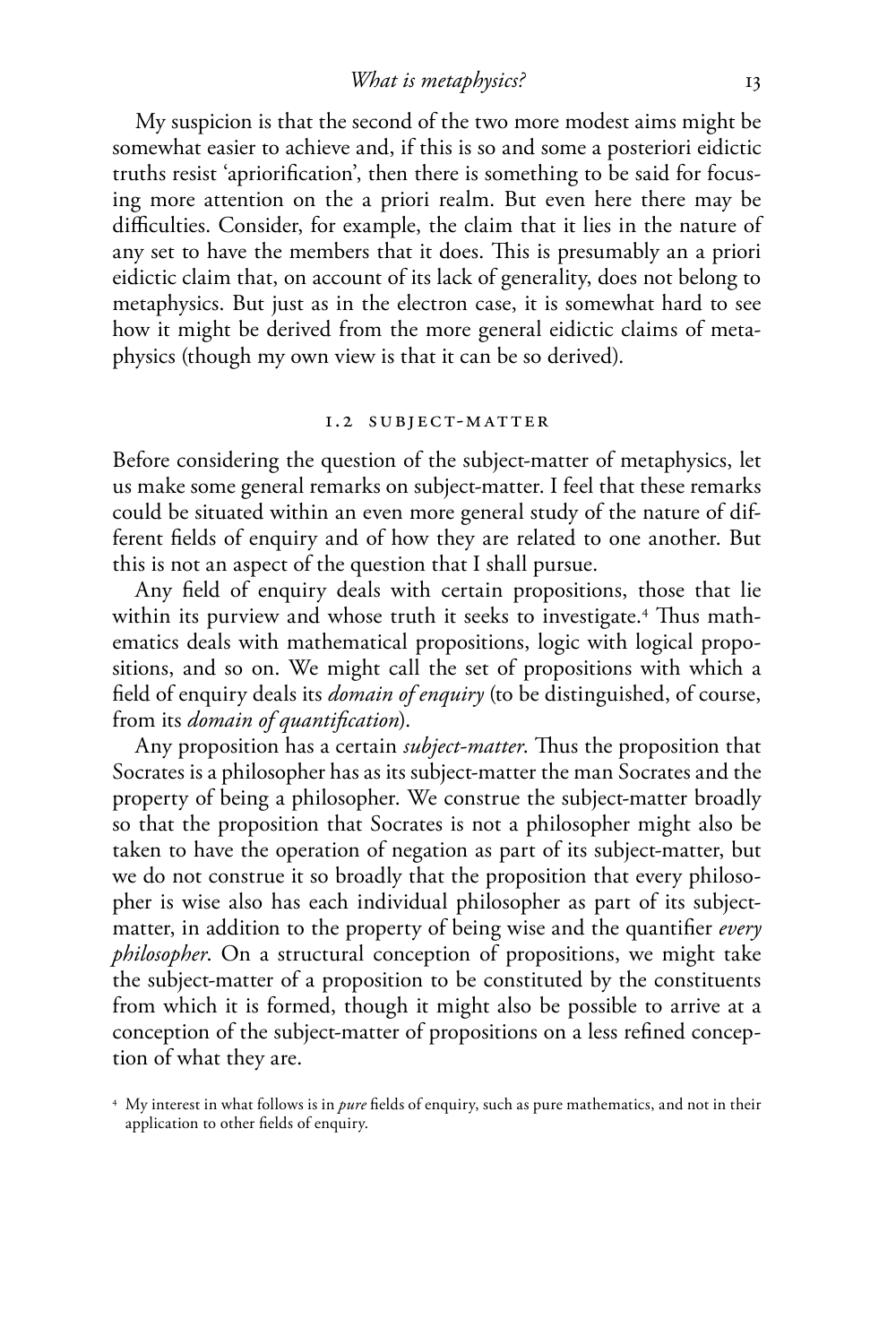We may distinguish between the elements of the subject-matter that occur predicatively within the proposition and those that occur objectually or non-predicatively. Elements of the first sort might be said to constitute the *ontology of* the proposition and elements of the second sort its *ideology*. Thus the property of being wise occurs predicatively in the proposition that Socrates is wise and so belongs to its ontology and the man Socrates occurs objectually in the proposition and so belongs to its ideology. A property may occur objectually in a proposition, as in the proposition that the property of being wise is a property, and it may even occur both objectually and predicatively, as in the proposition that the property of being a property is a property, and hence belong both to the ontology and the ideology of the proposition. $\delta$ 

Each field will have a certain subject-matter through the association with its domain of enquiry, the subject-matter of the field being the subject-matters of the propositions within its domain. Thus given that the propositions  $2+2=4$  and  $9>7$  are part of the domain of arithmetic, the numbers 2, 4, 7, and 9, the relations of identity and of being greater than, and the operation of addition will all be part of the subject-matter of arithmetic.

The subject-matter of a field will be ascertainable in this way from its domain of enquiry but, in general, the domain of enquiry will not be ascertainable from the subject-matter. If we put together different elements of the subject-matter of the field to form a proposition, we will not always get a proposition from its domain of enquiry. Identity and existential quantification, for example, are logical elements, they are part of the subject-matter of logic; but the proposition that there is something  $(\exists x(x=x))$  is not a logical proposition, one whose truth-value it is the job of logic to ascertain.

The subject-matter of a field, as we have defined it, might be called the *broad* or *overall* subject-matter. But there is also a narrower notion of subject-matter that might be defined. For there appears to be a sense in which certain elements of subject-matter are *distinctive* to a field – a sense in which an element is distinctively mathematical, say, or distinctively metaphysical, or distinctively physical. Consider the metaphysical

 $^{\circ}$  The ontology/ideology distinction in this sense should be distinguished from Quine's distinction of the same name. For Quine, the ontology of physics will include elementary particles since these are included within its domain of quantification. But for me, they will not be included in the ontology since physics has no interest in any particular elementary particle. The distinction is analogous to Frege's distinction between 'saturated' and 'unsaturated' but is differently drawn.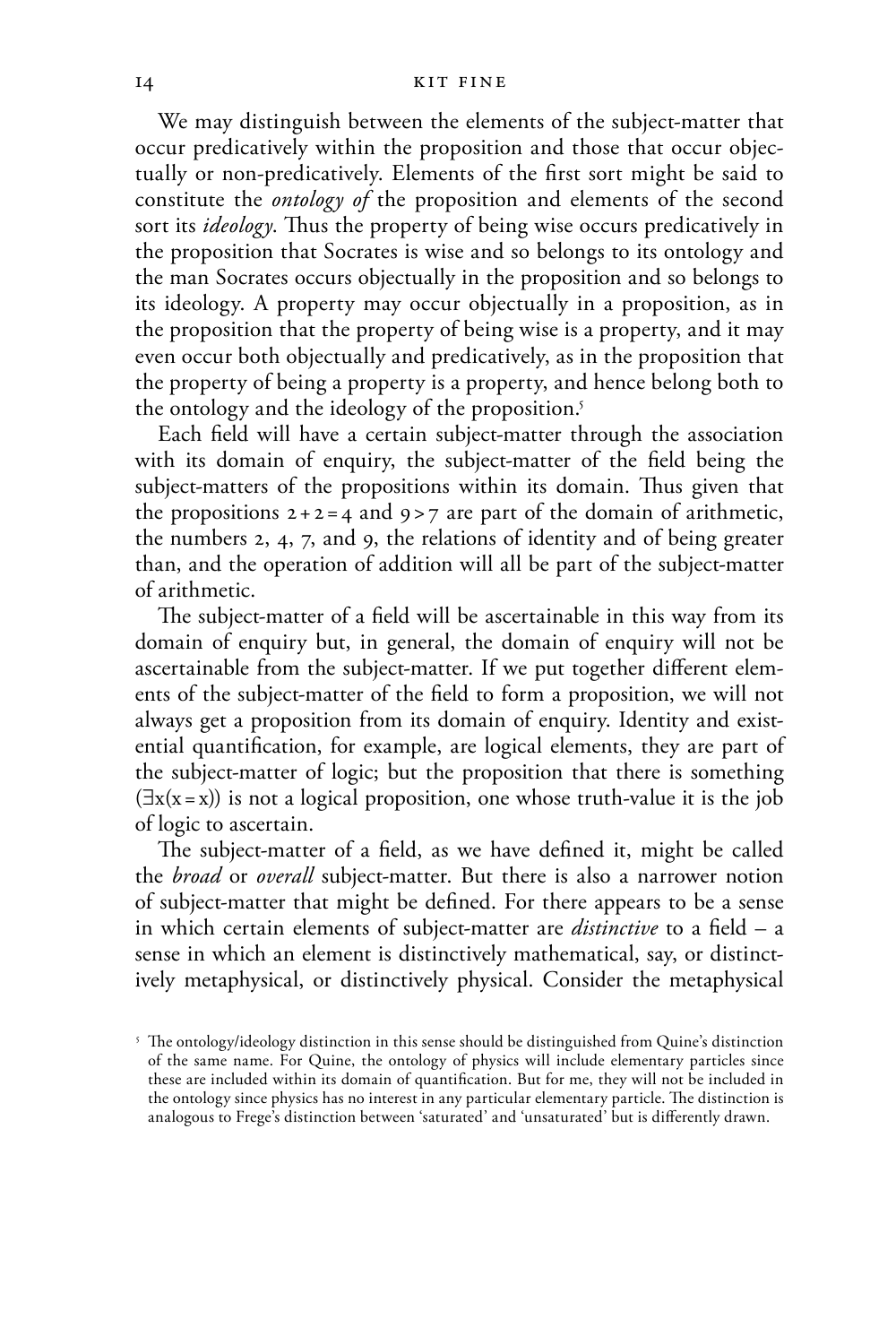*What is metaphysics?* 15

proposition that two things are the same whenever they are parts of one another. Its constituents are *part*, *universality*, *conjunction*, and *identity*. But only the first is distinctively metaphysical. The rest are logical. Or consider the physical proposition that *E* = *mc*<sup>2</sup> . Its constituents are *energy* , *mass, the speed of light, product, square, and <i>identity*. But only the first three are distinctively physical. The next two are mathematical rather than physical and the last is logical.

An element of subject-matter distinctive to a given field somehow has its *home* in the field. It may appear in the propositions of other fields but only as the result of having been exported from its home; and, by the same token, other elements of subject-matter may appear in the propositions of the given field but only as the result of having been imported from their homes.

The overall subject-matter of a field will in general be broader than its distinctive subject-matter. Many elements will appear in the propositions of the field that are not distinctive to the field. What then is it for an element of subject-matter to be distinctive to a given field? From among all of the elements that may occur in its propositions, how do we tell which are distinctive?

 It is tempting to answer this question along the following lines. One field of enquiry may *presuppose* or be *built upon* the subject-matter from other fields. In order to state the propositions of interest to the given field, we may need to make use of subject-matter from these other fields, even though strictly extraneous to the field itself.

The clearest case is with logic. There is hardly a field (with the possible exception of fields simply concerned with the tabulation of data) in which logical elements are not required in order to state its propositions. And other fields may have other presuppositions. As we have seen, mathematics is required to state the propositions of physics; geographical locales are required to state the propositions of history; and numerous naturalistic properties and relations are required to state the propositions of aesthetics and ethics.

Let us suppose that we can make sense of one field of enquiry presupposing another. Then we might say that the *distinctive* elements of a field are those that occur in its propositions but are not distinctive of any presupposed field of enquiry.<sup>6</sup> Thus logical elements will not be distinctive of

 $6$  The hope is that this may serve as an inductive definition. Thus as long as the hierarchy of fields, as ordered by the relation of presupposition, is well-founded, the notion of distinctive subjectmatter will be well-defined.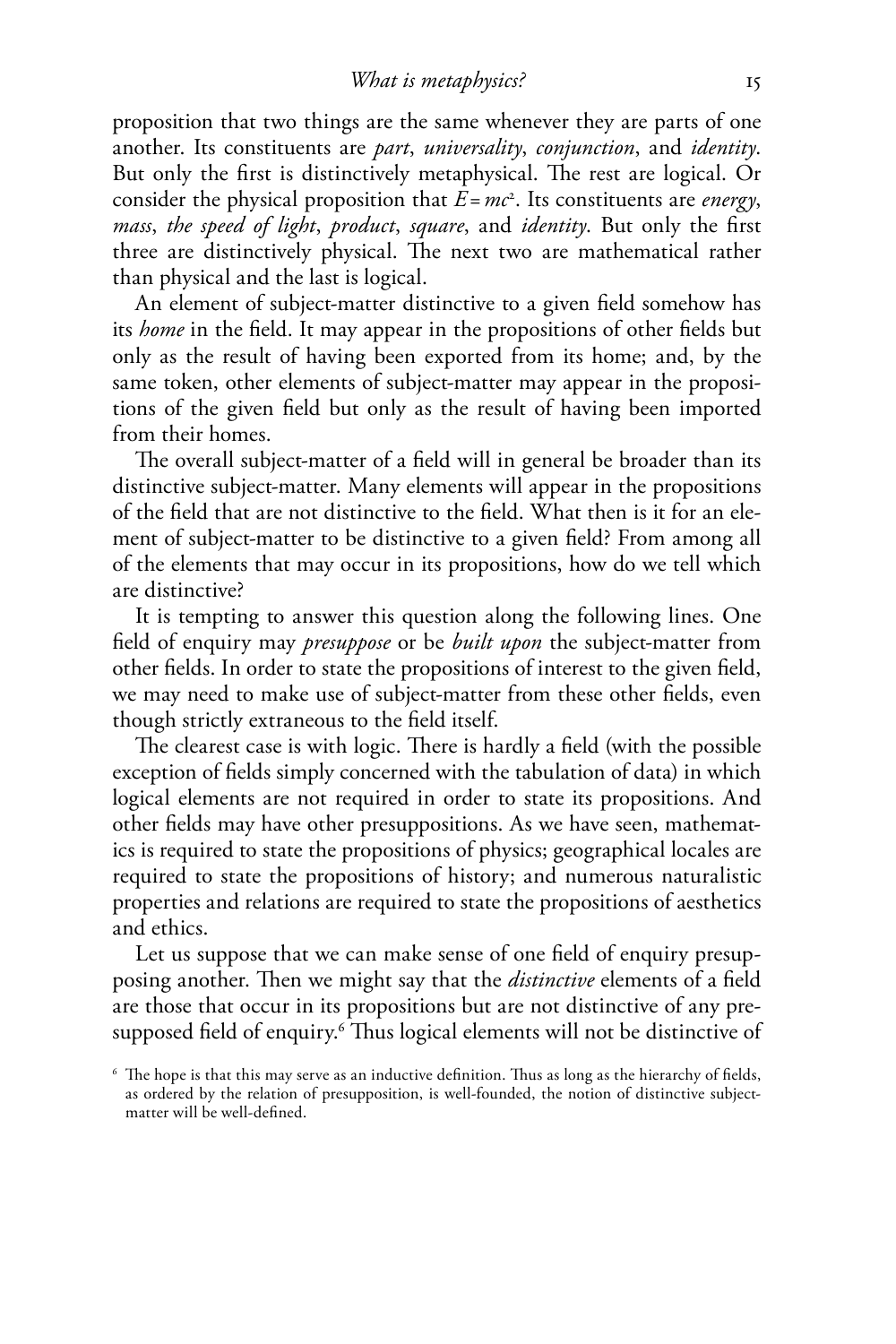any field of enquiry but logic, given that any non-logical field presupposes logic or makes no use of logic; and if pure mathematics only presupposes logic, then the constituents of its propositions will either be logical or distinctively mathematical.

 Under an ideal organization of theoretical enquiry, one might hope that each element of subject-matter had a single home and that each field of enquiry was home to some element of subject-matter. Different fields could then be distinguished by their subject-matter. But even without such an ideal organization, it is still plausible that many of the fields of enquiry of interest to us can properly be said to have their own subjectmatter.

#### 1.3 GENERALITY

 When we survey the subject-matter of metaphysics, there appear to be elements of it that are distinctively metaphysical. The properties of *existence* , *material thing* , or *event* are examples of such elements, as are the relations of *part to whole* and of *determinate to determinable* or the notions of *nature* and *necessity* . It is, of course, possible for such elements to appear in non-metaphysical contexts. I can say that my car is missing a part or that I observed a surprising event. But still, the elements *part* and *event* appear to be distinctive of metaphysics in a way in which *car* and *surprise* or *and* and *some* are not.

These distinctively metaphysical elements have a striking characteristic in common. They all operate at a high level of generality. We do not talk of cats and dogs or of electrons and protons but of *material particulars* ; and we do not talk of thunder and lightning or of wars and battles but of *events* .

 But what is it for one element of subject-matter to be more general in this sense than another? The traditional view is that metaphysics deals with kinds or categories of the broadest possible sort; and the generality of a metaphysical kind will therefore lie in the breadth of its application. But whatever merit this idea might have in regard to kinds (and even here I have my doubts), it has little plausibility in regard to the other subjectmatter of metaphysics. Any case of *part*, for example, is a case of *overlap*, though not vice versa, but *part* is not on this account less general in the relevant sense than *overlap* . Or, again, any case of *identity* is a case of *part* , though not vice versa, but *identity* is not on this account less general in the relevant sense than *part*.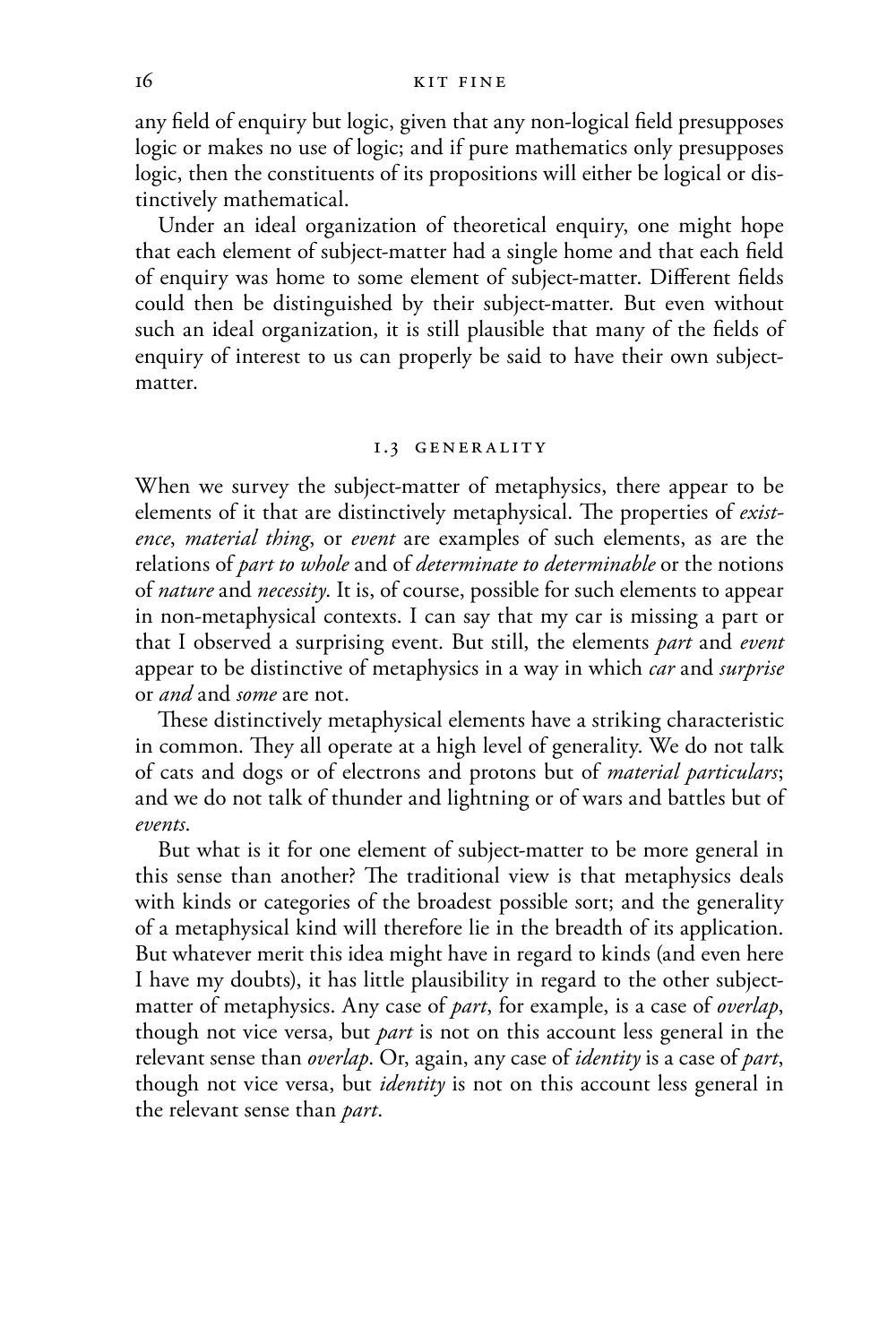Another suggestion is that generality is a matter of how broadly the element is *employed* in other fields of enquiry. This suggestion is related to the idea that logic is *topic-neutral* , since the topic-neutrality of logic can be taken to consist in the wide or universal presence of logical subject-matter within other fields of enquiry. However, the correctness of this account depends critically upon what one takes the other fields of enquiry to be; and it is hard to avoid the thought that, in so far as the account yields correct results, it is because it has already been taken to be definitive of the relevant fields of enquiry that they should contain the logical elements.

The relevant notion of generality has more to do, I believe, with descriptive content. The more general or 'abstract' an element of subject-matter, on this conception, the less its descriptive content. Thus what is determinative of the generality of an element is not the breadth of its application or employment but the extent to which it is sensitive to the descriptive character of the items to which it applies – with the more general elements being less sensitive to descriptive differences and the less general elements more sensitive. So, for example, the relation of identity will be highly general on this conception since its application to objects x and y is merely sensitive to whether they are one or two, while the relation of part to whole will be less general since its application will also be sensitive to the mereological relationships between the objects.

 But what is descriptive character? And how might we measure the degree of descriptive content? We can make a start in understanding these notions by appealing to the concept of *invariance* . For simplicity, consider the special case of a relation in its application to actual objects and suppose that *a*, *b*, *c*, ... is a list of objects to which the relation can meaningfully be said to apply. The relation will then induce a certain pattern of application on these objects – holding of *a*, *b*, say, but not *b*, *a*, of *b*, *c* and  $c, b$ , and so on. Let us now reorder the objects as  $a', b', c', \ldots$  with  $a'$ taking the place of  $a$ ,  $b'$  of  $b$ ,  $c'$  of  $c$ , and so on. We may then ask whether the relation still induces the same pattern of application, holding now of  $a'$ ,  $b'$  but not  $b'$ ,  $a'$ , of  $b'$ ,  $c'$  and  $c'$ ,  $b'$ , and so on. If it does, then it is not sensitive to the difference in descriptive character between the objects *a*, *b*, *c*, ... and the objects *a'*, *b'*, *c'*, ... and otherwise it is. So by going through all of the different re-orderings or permutations of the objects *a*, *b*, *c*, ..., we can obtain a measure of the degree to which the relation is sensitive to descriptive character.

 But such an account will only take us so far. It will not deliver the result that *event* or *universal* , for example, are more general than *dog* since,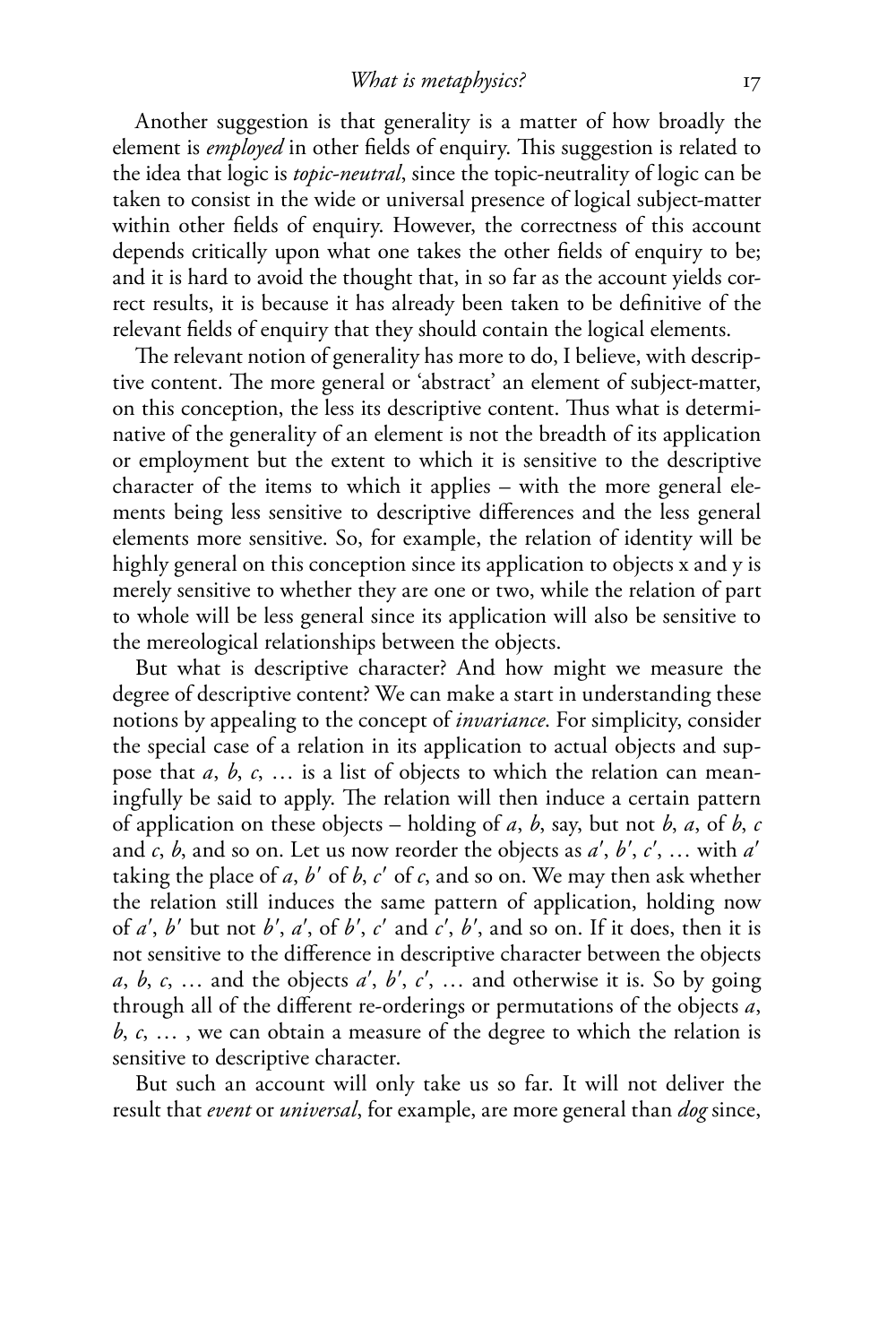from a purely formal point of view, permutations that preserve *eventhood* or *universality* are no less sensitive to descriptive character than those that preserve *doghood* . Still, we have a strong sense that they *are* less sensitive to descriptive character.

There are, of course, hard cases. Are *dog* and *cat* equally general? Or is one more general? Or is perhaps neither one as general as the other? However, such cases may not be involved in delimiting the subject-matter of metaphysics. For since *dog* and *cat* are each less general than *animal*, we may decide that the generality of metaphysics requires that it contain *animal* in preference to either *dog* or *cat*. In this way, a partial handle on the comparative generality of different elements may give us something close to a complete handle on the subject-matter of metaphysics.

 But a question remains. For where exactly within the scale of generality is the distinctive subject-matter of metaphysics to be located? We cannot say that its elements are the most general of all (with invariance under all permutations) since that distinction properly belongs to logic. But it is not implausible that the elements of metaphysics should be *next* in generality to those of logic – the only elements more general than them being either metaphysical or logical. Logical and metaphysical elements will be neighbours, so to speak, with the logical elements lying on the 'formal' side of the divide and the metaphysical elements on the 'material' side.

 It is also not implausible that any element that is neither logical nor metaphysical will be less general than some metaphysical element. Thus the elements of metaphysics, on this picture, will provide a buffer between the logical elements, on the one hand, and all of the remaining elements, on the other hand, the *only* neighbours to the logical elements being the metaphysical elements.

This picture still leaves open how far *down* within the space of subjectmatters the metaphysical elements will extend. How specific can such an element be and yet still be sufficiently general to have its 'home' in metaphysics? The most straightforward answer is that the elements of metaphysics are those of *penultimate* generality, next in generality to the logical elements. Thus anything more general than a metaphysical element will be logical and anything less general will be neither metaphysical nor logical. If we were to think of logic as relating to the structure of thought and of metaphysics as relating to the structure of reality, then logic would provide us with the most general traits of thought and metaphysics with the most general traits of reality.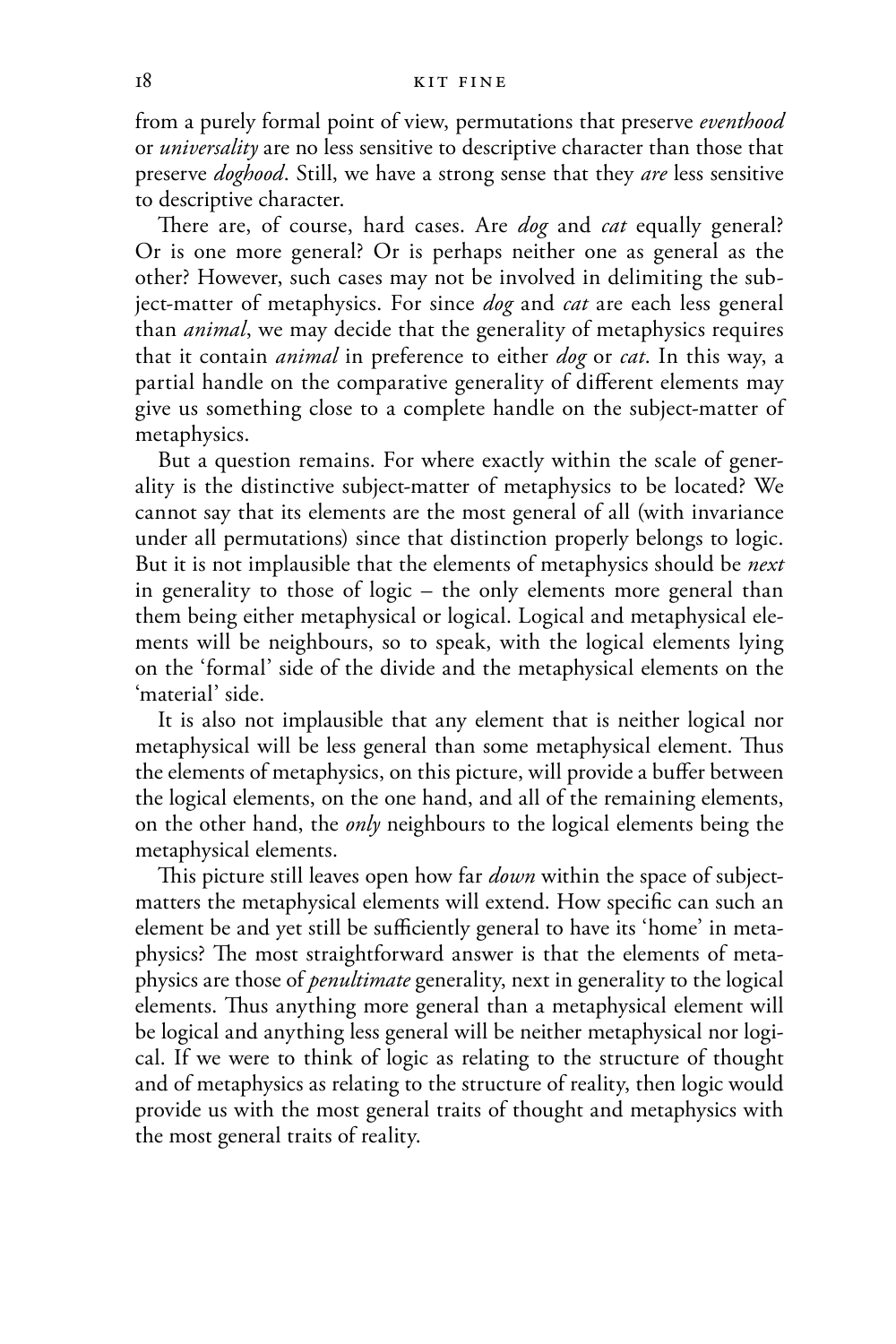*What is metaphysics?* 19

This gives us a pretty picture – with logic at the top, metaphysics immediately below it and everything else below them. Some may think that it too pretty to be true. One problem, which we have already mentioned, is that, even if there is a sufficiently clear notion of comparative generality to enable us to make sense of the idea of an element at an *ultimate* level of generality, it may not be sufficiently clear to enable us to make sense of the idea of an element at a *penultimate* level. It might also be thought that, even if there is well-defined idea of penultimate generality, there is no reason to think that there always will be elements at this level intervening between the elements of ultimate generality and the others.

 I am not sure how seriously to take either of these misgivings, for the idea of an element at a penultimate level of generality appears to be tolerably well-defined and nor is it clear that there are any actual cases in which elements at this level of generality will not exist. In any case, to the extent that we can make sense of some traits of reality being more general than others, we can get some grip on the idea that metaphysics should aim *towards* generality, even if this aim can never be fully realized.

## 1.4 eidicit y

 Let us return to the topic of eidicity and consider more closely the way in which metaphysics might be concerned with the *nature* of reality, with how things are by their very nature. As already mentioned, metaphysics is not by any means the only field of enquiry with this concern. Thus logic is concerned with the nature of logical form, physics with the nature of the physical universe, and the various branches of philosophy with the nature of this or that aspect of reality. We might call fields of enquiry of this sort *eidictic*; and we should consider how metaphysics is like other eidictic fields of enquiry and how it is different.

We might, as a first step, take a field of enquiry to be *eidictic* if its truths are all and only those propositions true in virtue of its subject-matter.<sup>7</sup> Thus the truths of an eidictic field, on this conception, will flow from the very nature of the items with which it deals – the truths of logic from the nature of the logical elements, the truths of mathematics from the nature of the mathematical elements, and so on; and it is the combination of the particular subject-matter and the requirement of eidicity that will serve to characterize the propositions of the given field.

<sup>7</sup> If the domain of enquiry is not closed under negation, then we should add that its falsehoods are all and only those propositions that are false in virtue of its subject-matter.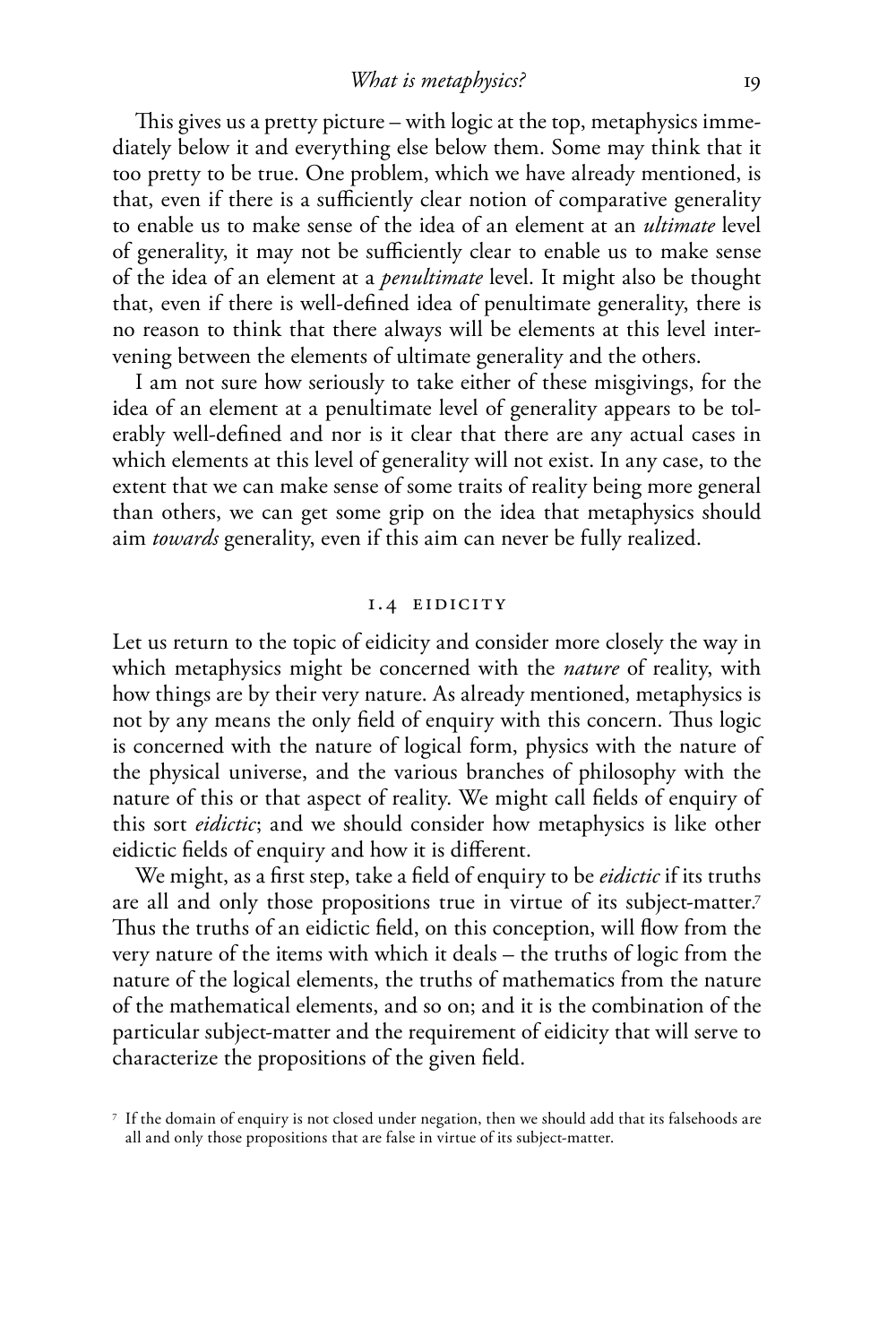But what is meant here by the subject-matter? Is it the *overall* subjectmatter or the *distinctive* subject-matter? Neither answer seems to give the correct results. Take the overall subject-matter first. The logical elements of identity and universal quantification are part of the overall subjectmatter of mathematics and the Law of Identity ( $\forall x(x = x)$ ) is true in virtue of the nature of these elements; and yet the Law is a proposition of logic rather than of mathematics. Take now distinctive subject-matter. That  $2 + 2 = 4$  is a true proposition of mathematics and yet not true in virtue of its distinctively mathematical subject-matter (since the nature of the relation of identity is also involved).

A more refined account is required. What I would like to suggest is that the truths of an eidictic field should be taken to be those that are *distinctively* true in virtue of its overall subject-matter, i.e. they are those that are true in virtue of its overall subject-matter but not true in virtue of its *non*-distinctive subject-matter, that part of its overall subject-matter that is not distinctive to the field. This then has the desired results. The Law of Identity ( $\forall x(x = x)$ ), for example, is not a truth of mathematics since it is true in virtue of its non-distinctive subject-matter and that  $2 + 2 = 4$  is a truth of mathematics since it is true in virtue of its broadly mathematical subject-matter but not in virtue of purely logical subject-matter.

We might state the definition in terms of the different species of necessity. With each eidictic field of enquiry E might be associated a species of necessity, where E-necessity is a matter of being true in virtue of the nature of the (overall) subject-matter of E. Take now a field of enquiry E and let E' be the union of the fields of enquiry  $E_1, E_2, \ldots$  presupposed by E. Then under plausible assumptions, the truths of E will be the E-necessities that are not also E'-necessities; they are, that is to say, the *distinctive* necessities of the field. Thus the truths of metaphysics will be the distinctively metaphysical necessities , the metaphysical necessities that are not also logical necessities; and similarly for mathematics and physics and the like.<sup>8</sup>

It is important to observe that the present definition only requires that a proposition should be true in virtue of the nature of the subject-matter of the field to which it belongs, not that it should be true in virtue of its very own subject-matter. In certain cases, this distinction can be important. Consider again the proposition that there is something  $(\exists x(x = x))$ . This is not true in virtue of the nature of its own subject-matter since there is nothing in the nature of existential quantification or the relation

 8 Metaphysical necessity in this subject-oriented sense is to be distinguished from the usual notion of metaphysical necessity, which is indifferent as to source.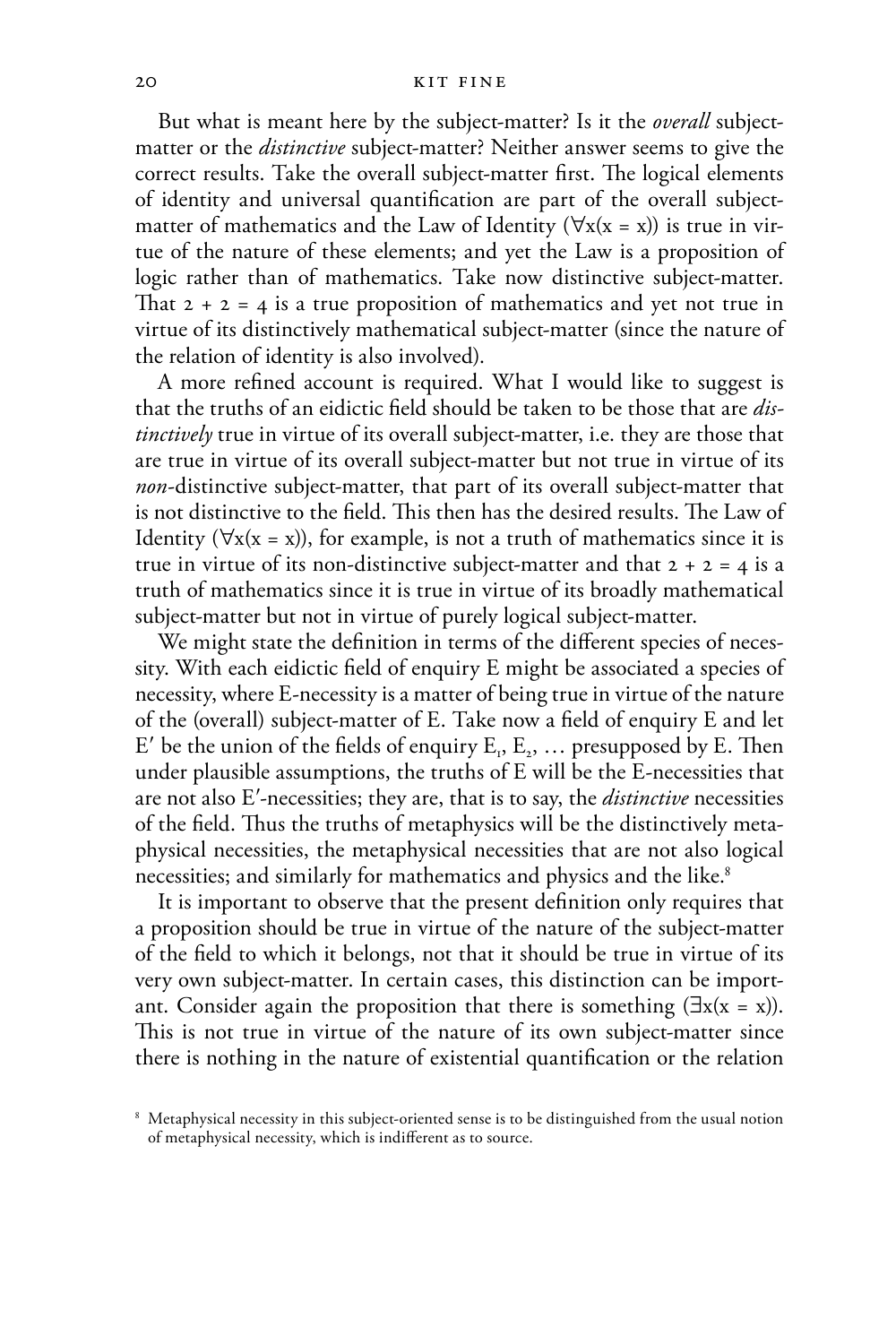of identity which demands that there be something. 9 However, it is true in virtue of the nature of the subject-matter of mathematics , since it follows from the nature of the number o that it exists. Thus this proposition is correctly classified by our definition as a truth of mathematics rather than of logic, despite the fact that it has a purely logical formulation.

 We have seen that metaphysics is distinguished from other eidictic fields partly by the aprioricity of its methods and partly by the generality of its subject-matter. But there appears to be another significant distinction, perhaps arising from the latter. For the notion of eidicity, of being true in virtue of the nature of certain elements, is itself part of the subject-matter of metaphysics. Thus the propositions with which metaphysics deals will include not only propositions eidictic in status but also propositions eidictic in content. Indeed, any metaphysical truth T that is eidictic as to status will follow from a metaphysical truth  $\text{T}^\ast$  that is eidictic as to content. For if T is a metaphysical truth, it will be true in virtue of the nature of various general 'traits' of reality (including perhaps some logical traits). Let  $T^*$  be the proposition that  $T$  is true in virtue of the nature of those traits. Then  $T^*$  will also be true in virtue of the nature of general traits of reality (viz., those by means of which T is true plus perhaps the eidicity trait); and so  $T^*$  will also be a truth of metaphysics.

Given that this is so, we may confine our attention to simple eidictic truths of the form 'it is true in virtue of such and such traits that so and so'. For instead of asking 'is S the case?', for some suitable metaphysical sentence S, we may ask 'is S the case in virtue of the nature of the general traits of reality?' Put somewhat grandiosely, we might say that  $\Box_E S$  for suitable F is the general form of a metaphysical claim and that the task of metaphysics will have been completed once we have a complete inventory of the F (the general traits of reality) and of the truths of the form  $\Box_F S$  (to the effect that S is true in virtue of the nature of the  $F$ ).

 It is not altogether clear to me whether, or to what extent, other eidictic fields have an interest in truths eidictic as to content in addition to truths eidictic as to status. Take logic. It is concerned to state the logical truths, those true in virtue of the nature of the logical elements. But logic is not also concerned to state that these truths *are* the logical truths. Similarly in the case of mathematics . We want to get at the mathematical truths, but not at their being the mathematical truths. The various different branches

<sup>9</sup> It is here important to distinguish between ideology and ontology. We may say (treating *identity* objectually) that it lies in its nature to exist but not (treating *identity* and *existential quantification* predicatively) that it lies in their nature that something should exist.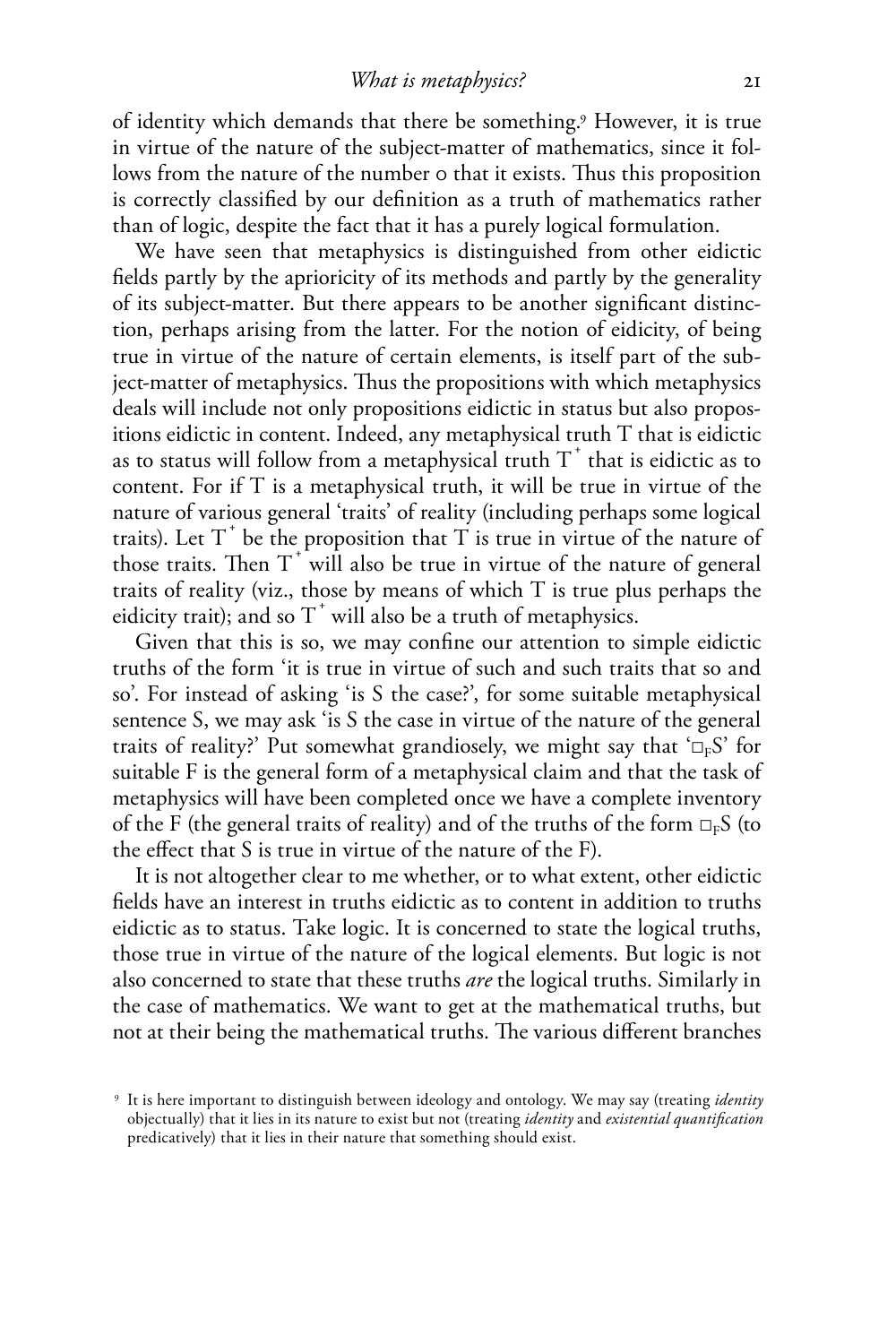of philosophy, such as epistemology or ethics, seem to have an explicit interest in the *nature* of certain items – such as knowledge or obligation. But even here the interest seems incidental to the interest in the 'low-level' eidictic truths (in knowledge being true justified belief, say, rather than in its being by its nature true justified belief); and if the foundational aims of metaphysics can indeed be achieved, then separate consideration of the corresponding 'high-level' eidictic truths will not in fact be required.

## 1.5 TRANSPARENCY AND APRIORICITY

 Our concern so far has been with the propositions and subject-matter of an eidictic field. But what of its sentences and terms? What kind of sentences or terms can be used in logic, say, or in mathematics or metaphysics?

 One might think that the answer to this question was obvious. A sentence will be mathematical, say, iff it expresses a mathematical proposition and a term will be mathematical iff it signifies a mathematical item. However, this view can hardly be sustained. For suppose we use the description 'the number of planets' to fix the reference of the term 'nop'. Then the sentences '9 >  $7'$  and 'nop >  $7'$  will express the very same proposition and yet the first is clearly mathematical while the second clearly not.

This is a somewhat artificial case and depends upon doctrines within the philosophy of language which not everyone will accept. But there are also more natural and less contentious cases. The term 'the number of sides of a triangle,' for example, signifies the number 3 and yet is not a suitable term of arithmetic and 'here' signifies a locale and yet is not a suitable term of geography. Thus it appears that a field of enquiry comes with a built-in restriction not only on its propositions but also on how those propositions may properly be expressed.

 But what are these further restrictions? Let us not attempt to answer this question in full generality (even if this were possible) but only in relation to an a priori eidictic field, such as metaphysics or logic. If we wish a field to be a priori, then we should so choose its vocabulary that it provides us with a priori access to its truths. Let us be a little more precise. Suppose that the subject-matter of the field is given by the elements  $t_1, t_2, \ldots$ ; and let  $t_1, t_2, \ldots$  be corresponding terms for  $t_1, t_2, \ldots$  Then we want every sentence 'S' formulated by means of the terms  $t_1, t_2, \ldots$  to be such that:

(\*) if 'S' expresses a necessary truth then it is a priori that S.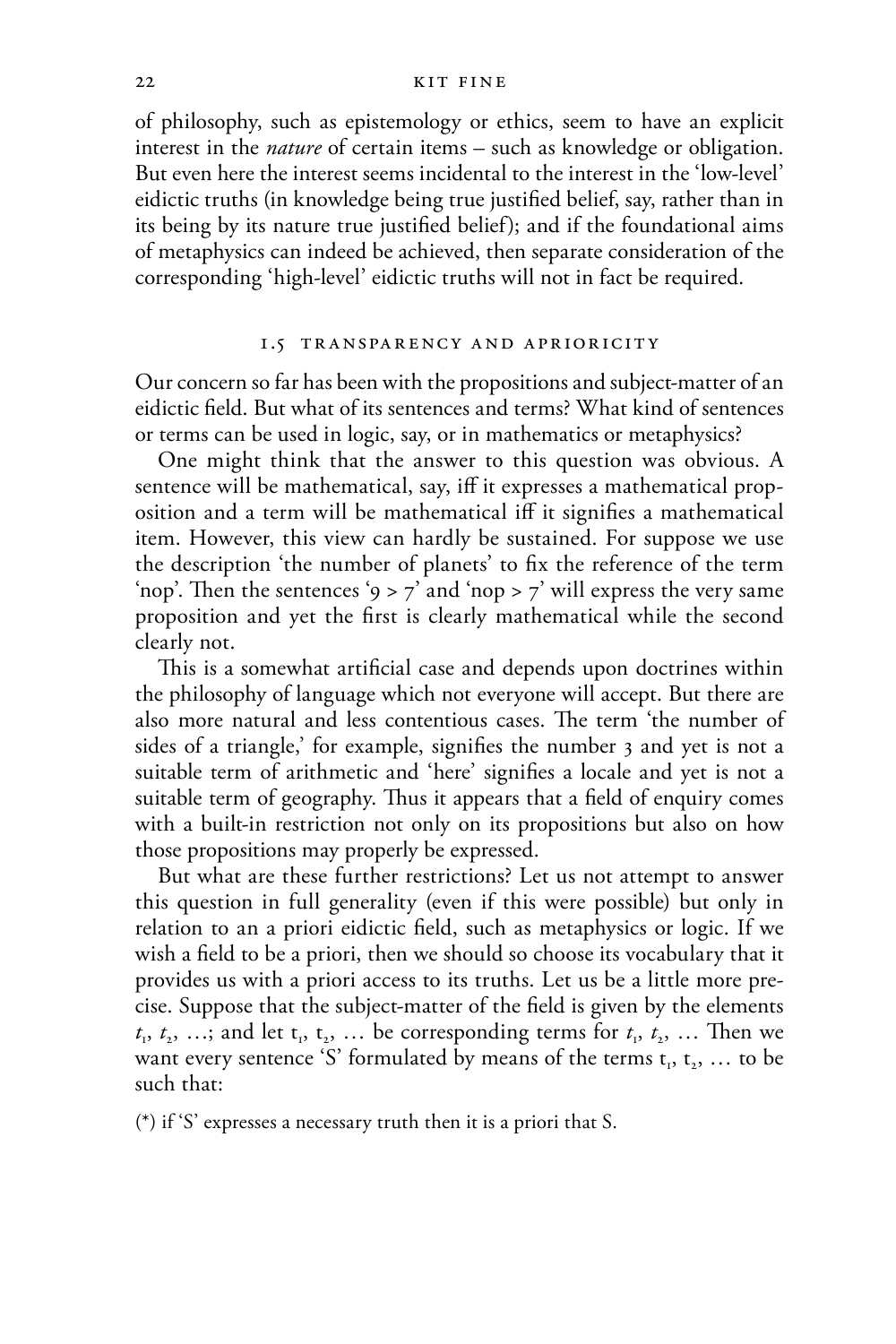We may also want that every one of the sentences 'S' be such that:

(\*\*) it is a priori that if S then it is a priori that  $S^{10}$ 

We might say that a vocabulary constituted by the terms  $t_1, t_2, \ldots$  is *epistemically transparent* if case (\*) is satisfied and that it is *strongly epistemically transparent* if (\*\*) is also satisfied. It is then a natural requirement on an a priori eidictic field that it should have an epistemically  $-$  or strongly epistemically – transparent vocabulary.

The transparency requirement might also be formulated in terms of concepts.<sup>II</sup> Roughly speaking, the concept signified by a term is what we grasp in understanding the term; and our intention is that terms signifying the same concept should not differ in their epistemic status  $-$  that claims about what we can know should be indifferent to the use of one such term as opposed to another. Let  $\tau_{1}$ ,  $\tau_{2}$ , ... be concepts for the elements  $t_1, t_2, \ldots$  Then we want every statement  $\Sigma$  formulated by means of the concepts  $\tau_1$ ,  $\tau_2$ , ... to be such that:

(\*)' if the statement  $\Sigma$  signifies a necessary truth then it is a priori that  $\Sigma$ .

And similarly for the analogue of (\*\*).

 Epistemic transparency, whether for terms or for concepts, is both a global and an epistemic phenomenon. But it might be thought to have a basis in the local and modal features of the individual concepts and terms themselves. Consider Kripke's famous example of water being H,O. This statement signifies a necessary truth and yet is a posteriori. Why? It might be thought that this is because of the character of the concept of water (and perhaps also of  $H<sub>1</sub>O$ ). For what the concept is a concept of is hostage to the empirical facts. In this world it is a concept of  $H<sub>2</sub>O$  but in another world, in which XYZ falls from the sky and fills the oceans etc., it will be a concept of XYZ.

 Say that a concept of *x* is *modally transparent* if it is necessarily a concept of *x* and that otherwise it is *modally opaque*. Thus the concept of identity will be modally transparent since it is necessarily a concept of identity while the concept of water will not be modally transparent since it will not necessarily be a concept of water (i.e. of  $H$ , $O$ ). The thought then is that the modal transparency of individual concepts will be sufficient to guarantee their epistemic transparency and that it is only because

 $10<sup>10</sup>$  We may want to weaken the requirement that S be a priori to the requirement that it be a priori *if knowable* .

<sup>&</sup>lt;sup>11</sup> There are difficulties in taking each term to correspond to a concept which I hope, for the purposes of the present discussion, may be ignored.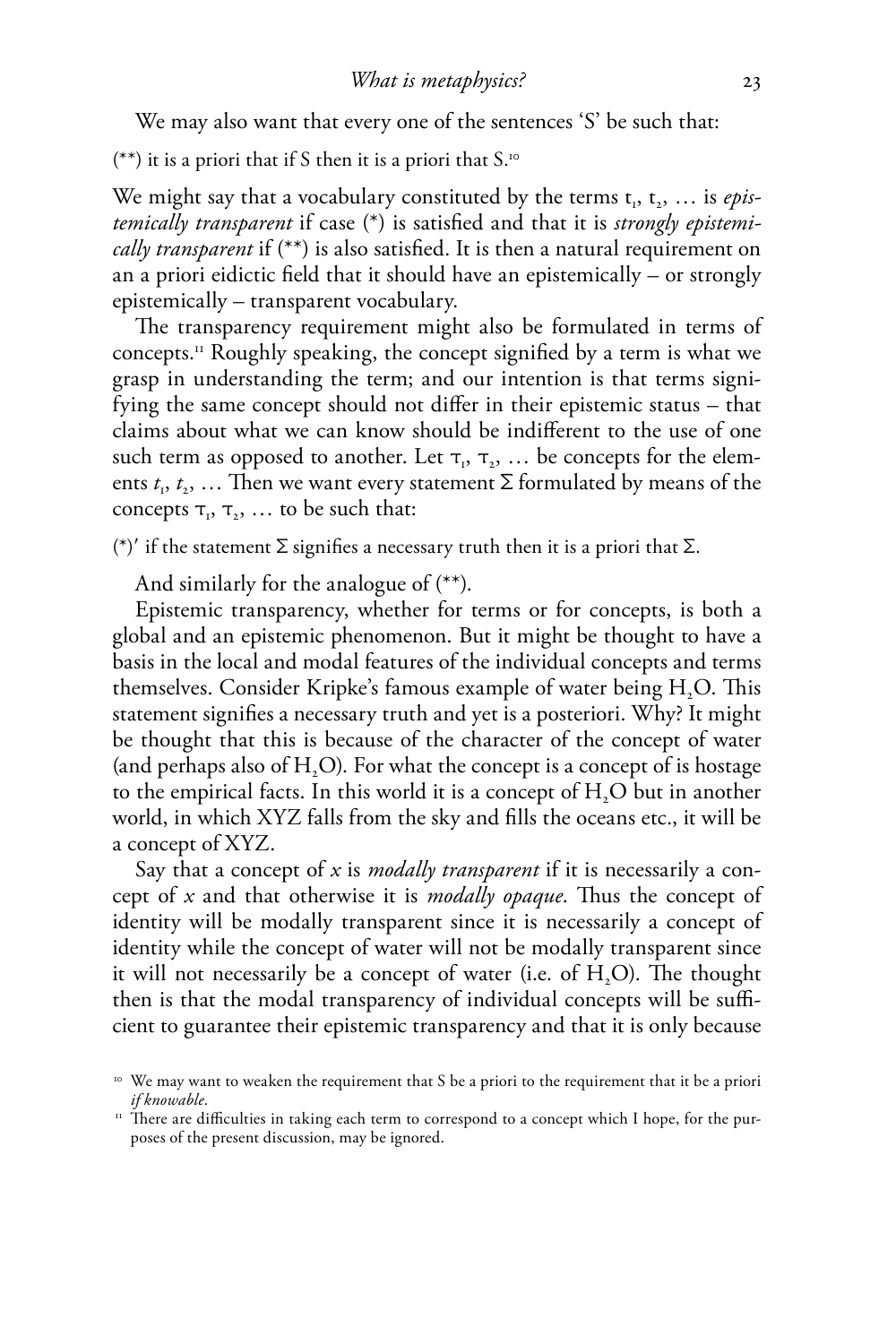of the presence of a modally opaque concept (such as *water* in *water is*   $H<sub>2</sub>O$  that a necessary truth might fail to be a priori.<sup>12</sup>

An alternative, eidictic, notion of transparency might be defined. Given a concept  $\tau$  of x and a field F, let us say that  $\tau$  is *strictly transparent in* F if it lies in the nature of the subject-matter of the field F that  $\tau$  is a concept of *x*.<sup>13</sup> Any strictly transparent concept will, of course, be modally transparent; if the concept  $\tau$  is a concept of *x* by the nature of some subject-matter then the concept will necessarily be a concept of *x*. So strict transparency will also be sufficient for epistemic transparency given the sufficiency of modal transparency.

 However, the converse connection need not hold; a concept may be modally transparent without being strictly transparent. For consider our previous example of the concept of the number of sides of a triangle. It is necessarily a concept of 3 but it might be argued that it is not by its nature and the nature of the subject-matter of arithmetic a concept of 3; something about the nature of *triangle* and *side* is also required. Given that the truths of an eidictic field turn on the nature of its subject-matter, it seems to be especially appropriate that the objects picked out by its concepts should also turn on the nature of its subject-matter; and so, by using the strict criterion in place of the modal criterion, we may get a better grip on what the concepts of various eidictic fields should be.

## 1.6 THE POSSIBILITY OF METAPHYSICS

 We have characterized the traditional conception of metaphysics in terms of a range of desirable features. Metaphysics should be concerned with the nature of reality; it should operate at a high level of generality; its method of enquiry should be a priori and its means of expression transparent; and it should be capable of providing a foundation for all other enquiry into the nature of reality.

But can all of these desiderata be captured within a single field of enquiry? Might there not be a conflict between the demand to know the nature of reality, for example, and the desire for a prioricity? Or between

 $12$  Under the 'two-dimensional' semantics – favoured by Chalmers (1996), Jackson (1998) and others – a term will be transparent in this sense if its intension remains the same under any variation in the 'world' or 'scenario' considered as actual. The notion of semantic stability in Bealer (1999) plays a somewhat similar role, as does the homonymous distinction of Foster (1982: 62-3).

<sup>&</sup>lt;sup>13</sup> A related notion is that of a concept which by its very nature signifies what it does. The concept contains within itself, so to speak, what it is a concept of. In so far as we can be expected to have a priori knowledge of the nature of a concept we can also be expected to have a priori knowledge of the nature of its object for concepts of this sort.